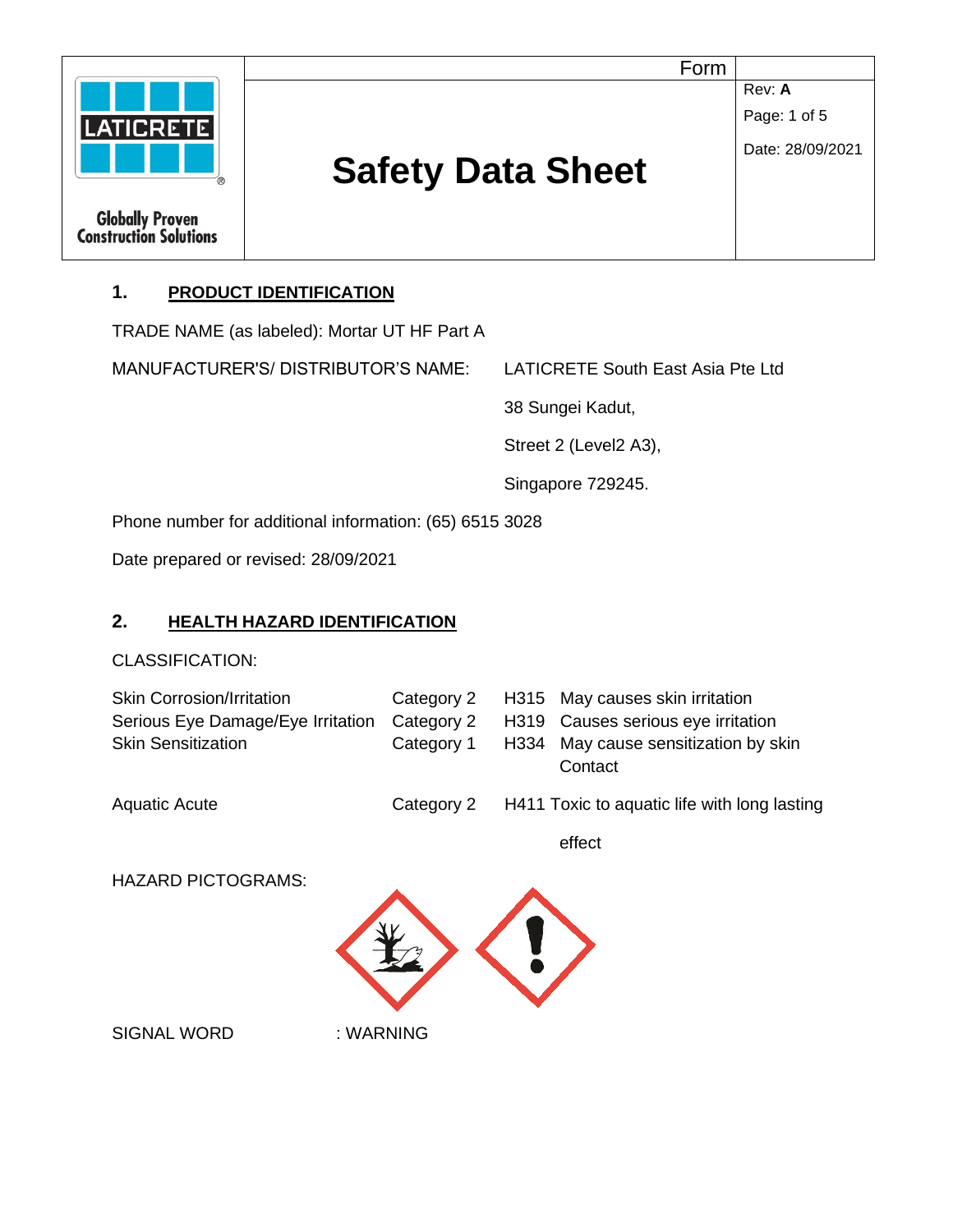

| <b>HAZARD STATEMENTS:</b> | H315 Causes skin irritation                                                                                                                                                                                                                         |  |
|---------------------------|-----------------------------------------------------------------------------------------------------------------------------------------------------------------------------------------------------------------------------------------------------|--|
|                           | H319 Causes serious eye irritation                                                                                                                                                                                                                  |  |
|                           | H317 May cause allergic skin reaction                                                                                                                                                                                                               |  |
|                           | H411 Toxic to aquatic life with long lasting effects.                                                                                                                                                                                               |  |
| PRECAUTIONARY STATEMENTS  | : P280 Wear protective gloves/ protective clothing /<br>eye protection / face protection.<br>P313+P333 If skin irritation or rash occurs: Get<br>medical advice attention.<br>P313+P337 If eye irritation persists: Get medical<br>advice attention |  |
|                           | P273 Avoid release to the environment.                                                                                                                                                                                                              |  |

#### **3. COMPOSITION INGREDIENTS**

| <b>Chemical Names</b> | <b>CAS NUMBERS</b> | %  |
|-----------------------|--------------------|----|
| WATER                 | 7732-18-5          | 50 |
| <b>CASTOR OIL</b>     | 8001-79-4          | 40 |
| <b>POLYETHER</b>      | 26570-48-9         | 10 |

### **4. FIRST AID: EMERGENCY PROCEDURES**

- Inhalation : Remove to fresh air. If breathing has stopped, institute artificial respiration. Seek medical advice if symptoms persist.
- Skin Contact : Wash skin thoroughly with soap and water. Remove contaminated clothing. If symptoms persist, seek medical advice.
- Eye Contact : Rinse eyes thoroughly with water for at least 15 minutes, and seek medical advice.
- Ingestion : Do not induce vomiting. Dilute with water. Seek medical examination immediately.

### **5. FIRE FIGHTING MEASURES**

Extinguishing Media : In case of fire, use water spray (fog) foam, dry chemical, or CO<sub>-2</sub>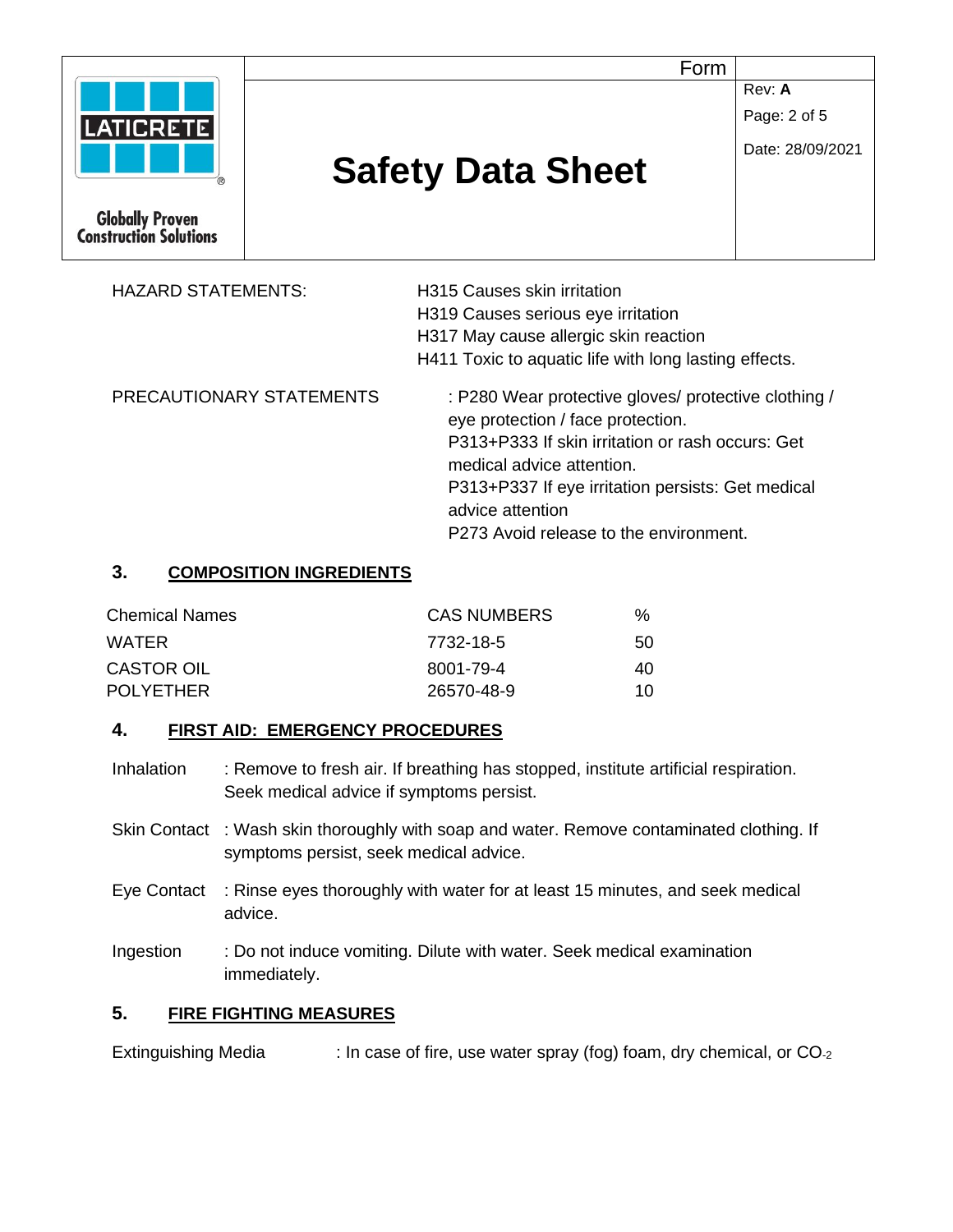

Fire Fighting Instruction : Fire fighters should wear self-contained breathing apparatus and full protective gear.

Self-Ignition : Not self-igniting

Flash Point : >120°C

# **6. ACCIDENTAL RELEASE MEASURES**

- Personal Precaution : Use personal protective equipment
- Environmental Precaution : Do not allow to enter drains or waterways, do not discharge into the subsoil / soil.
- Methods for Cleaning Up : Take up with absorb eat materials (e.g.: sand, universal binder). Dispose of as hazardous waste.

# **7. HANDLING AND STORAGE**

- Handling : Ensure adequate ventilation at the workplace. Avoid open flames and sources of ignition.
- Storage : Keep away from food and drink. Store in a cool dry area and keep container tightly sealed.

# **8. EXPOSURE CONTROLS AND PERSONAL PROTECTION**

- Engineering Control : Use with adequate general and local exhaust ventilation
- Hygiene Measure : Do not eat, drink, smoke or drug taking in work place. Wash hands before break or after work.
- Respiratory Protection: General room ventilation is normal adequate
- Hand Protection : Chemical resistance gloves /PVC gloves
- Eye /face Protection : Safety goggles with side shields
- Skin Protection : Light protective clothing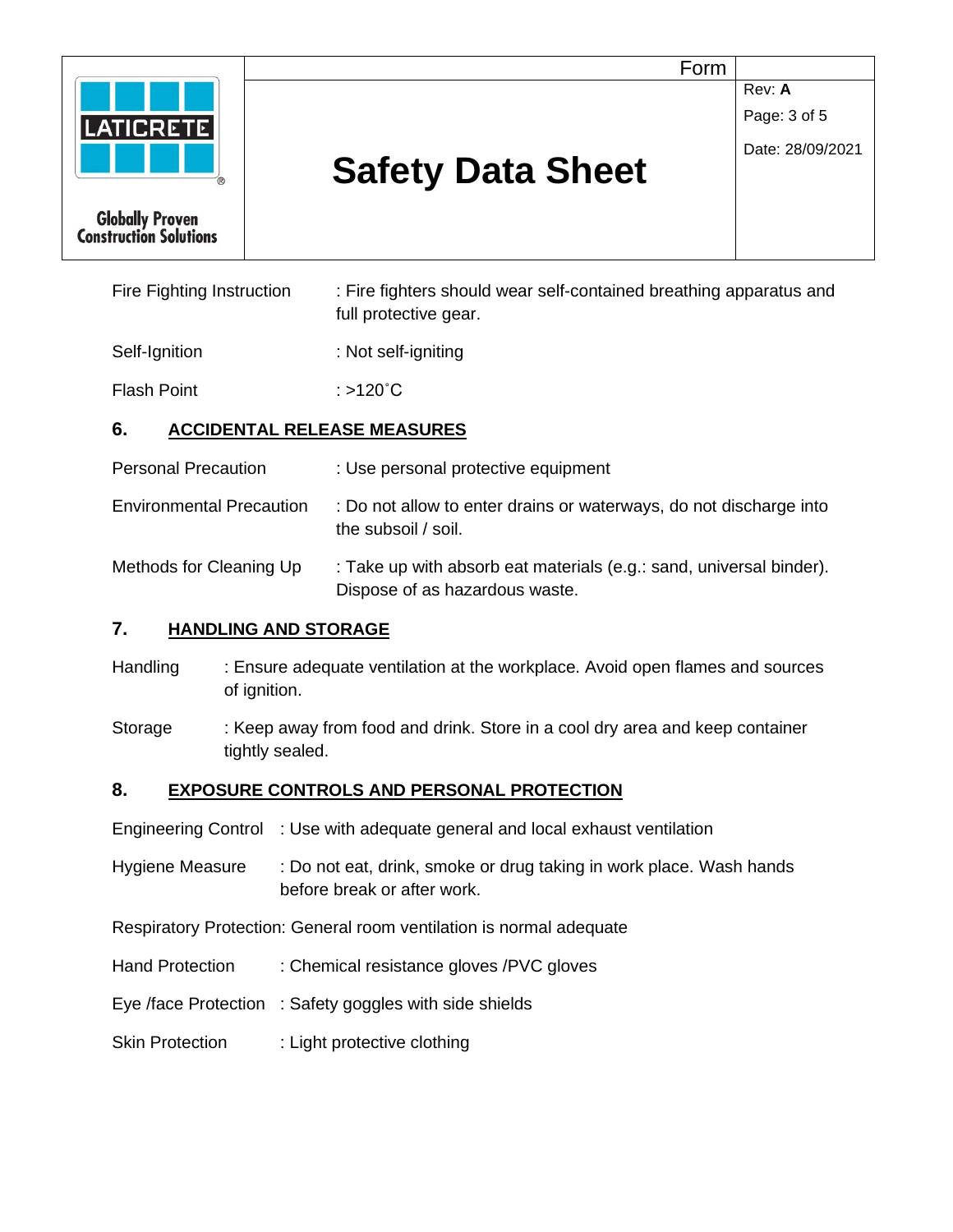

### **9. PHYSICAL AND CHEMICAL PROPERTIES**

| Odour                   | : Characteristic mild |
|-------------------------|-----------------------|
| <b>Chemical Type</b>    | : Liquid              |
| Flammability            | : Does not ignite     |
| <b>Boiling Point</b>    | : No data available   |
| <b>Melting Point</b>    | : No data available   |
| <b>Explosion hazard</b> | : Not explosive       |
| Vapour Pressure (25°C)  | : Not applicable      |
| Solubility (250C        | : Insoluble in water  |
| <b>Relative Density</b> | : 1.35                |

### **10. STABILITY AND REACTIVITY**

| Stability                | : Stable. Avoid static electricity discharge.                |
|--------------------------|--------------------------------------------------------------|
| Hazardous Polymerization | : Will not occur. Avoid strong acid, strong base and amines. |
| Hazardous reactions      | : In fire toxic fume may be generated.                       |

### **11. TOXICOLOGY INFORMATION**

Proper use provided, no adverse health effects have been observed or have been come to our knowledge. Eye contact may produce an oil film over the eyeball causing a harmless reversible short lasting dimness of sight.

### **12. ECOLOGICAL INFORMATION**

N/A

#### **13. DISPOSAL CONSIDERATIONS**

Product : In accordance with local authority regulations, take to special waste incineration plant.